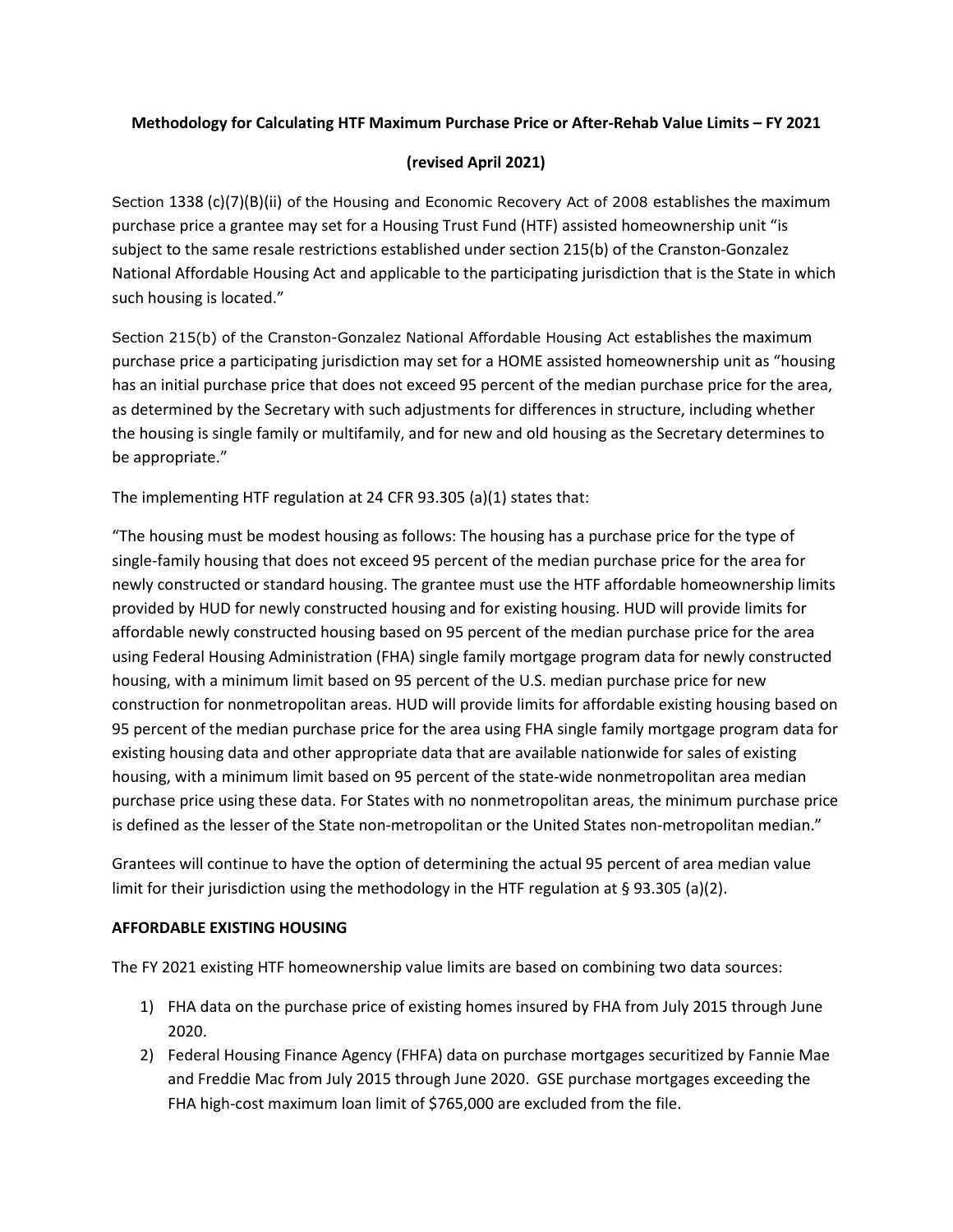For each geographic area (metropolitan area, county within a metropolitan area, or non-metropolitan county), a median purchase price is calculated. The median purchase price is based on the most recent data that aggregates 500 or more sales in the specific geography.

The HTF Interim Rule at § 93.305 (a)(1) states that there is, "a minimum limit based on 95 percent of the state-wide non-metropolitan area median purchase price." There are two states and the District of Columbia that have no non-metropolitan areas. As such, HUD made a technical correction in 2013 to the HOME Rule that sets this minimum purchase prices as the lesser of the state non-metropolitan or the U.S. non-metropolitan median. HUD calculates for each state its non-metropolitan median purchase price, as well as the U.S. non-metropolitan median purchase price. This serves as the "state floor price" for maximum purchase price limits on existing homes.

The HTF homeownership value limits for EXISTING housing are set as follows:

- (1) Calculate the greater of the unadjusted median sales price or the "state floor price."
- (2) This is multiplied times 0.95 and rounded to the nearest thousand to create the 1-unit purchase price limit.
- (3) The 2-unit, 3-unit, and 4-unit limits are a function of the 1-unit limit. Based on FHA standard practice, the following multipliers are used for 2-, 3-, and 4-unit properties: 1.28, 1.55, and 1.92 times the 1-unit limit, respectively.
- (4) If a county within a metropolitan area has a higher calculated HTF limit than the amount calculated for the metropolitan area, the county HTF limit is used.

## **AFFORDABLE NEW HOUSING**

The FY 2021 new HTF homeownership value limits are based only on FHA data on the purchase price of new homes insured by FHA from July 2015 through June 2020.

For each geographic area (metropolitan area, county within a metropolitan area, or non-metropolitan county), a median purchase price is calculated. The median purchase price is based on the most recent data that aggregates to 50 or more sales in the specific geography. If there have been 50 or more sales in the 12 months, from July 2019 to June 2020, then the median for those 12 months is used. If there are fewer than 50 sales in the 12-month period, then the 24-month period ending in June 2020 of sales is used. If there are fewer than 50 sales over 24 months, then 36 months are used. If fewer than 50 sales over 3 years, then all records from 2015 forward are used to calculate the median purchase price. The result is the "Unadjusted Median Purchase Price."

The HTF Interim Rule at § 93.305 (a)(1) states that there is "a minimum limit based on 95 percent of the U.S. median purchase price for new construction for nonmetropolitan areas." This minimum limit was calculated by HUD using micro data from the Census Bureau data collected on sales price for new homes constructed in 2018 in nonmetropolitan areas. In 2018, HUD calculated the non-metropolitan purchase price for a new home in the U.S. as \$250,000. Micro data are available at the Census website: [https://www.census.gov/construction/chars/microdata.html.](https://www.census.gov/construction/chars/microdata.html)